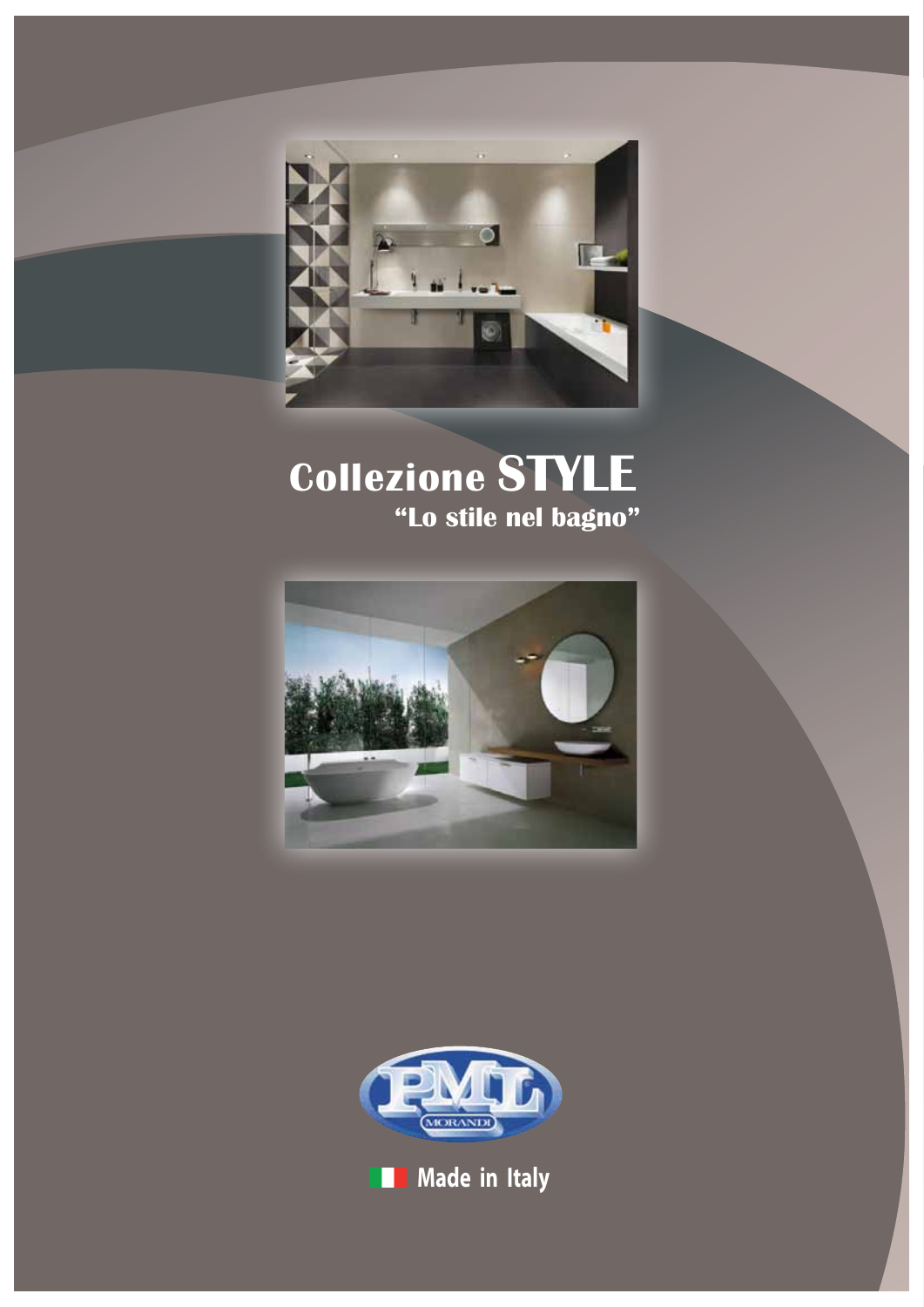

Sifone "STYLE" quadrato 1"/4 per lavabo *"STYLE" brass trap 1"1/4 square design for washbasin*





Sifone "STYLE" cilindrico 1"1/4 per lavabo *"STYLE" brass trap 1"1/4, cilindrical design for washbasin*



Sifone "STYLE" cilindirco 1"/4 per bidet *"STYLE" brass trap 1"1/4, cylindrical design for bidet*

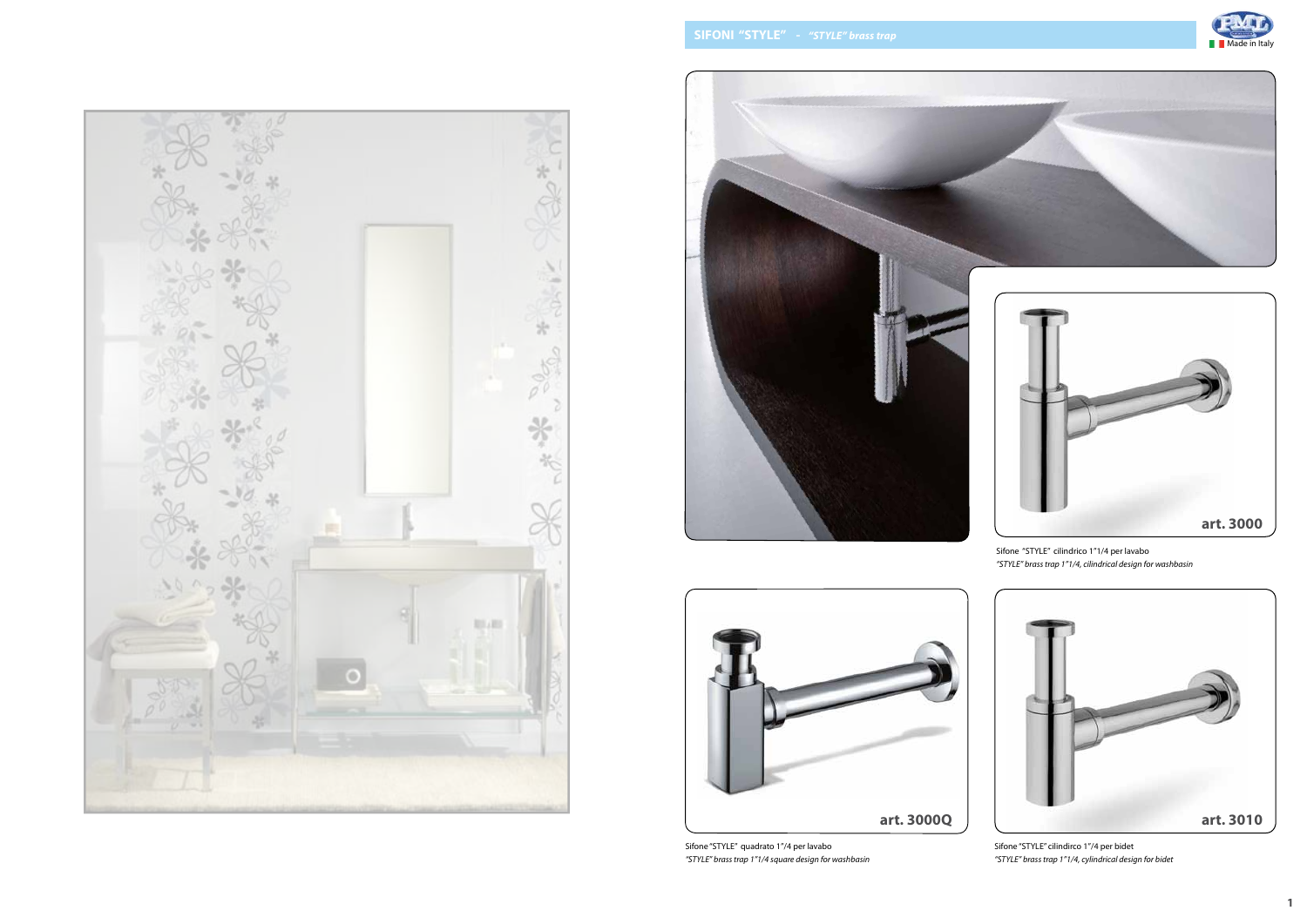

#### **SIFONE COLONNA "PRATIC" -** *"PRATIC" pillar trap*





**SIFONE "MINI" -** *"MINI" trap*





Sifone a colonna PRATIC senza piletta lavabo 1"/4xØ32 con tubo scarico mm250. *Heavy type PRATIC pillar trap without basin waste 1"1/4xØ32 with 250mm discharge pipe.*





*PRATIC "S" trap for bidet without waste, 1"1/4xØ32 with 250mm discharge pipe.*

Sifone "MINI" senza piletta, 1"/4xØ32 con tubo scarico mm200. *"MINI" trap without waste, 1"1/4XØ32 with mm200 discharge pipe.*



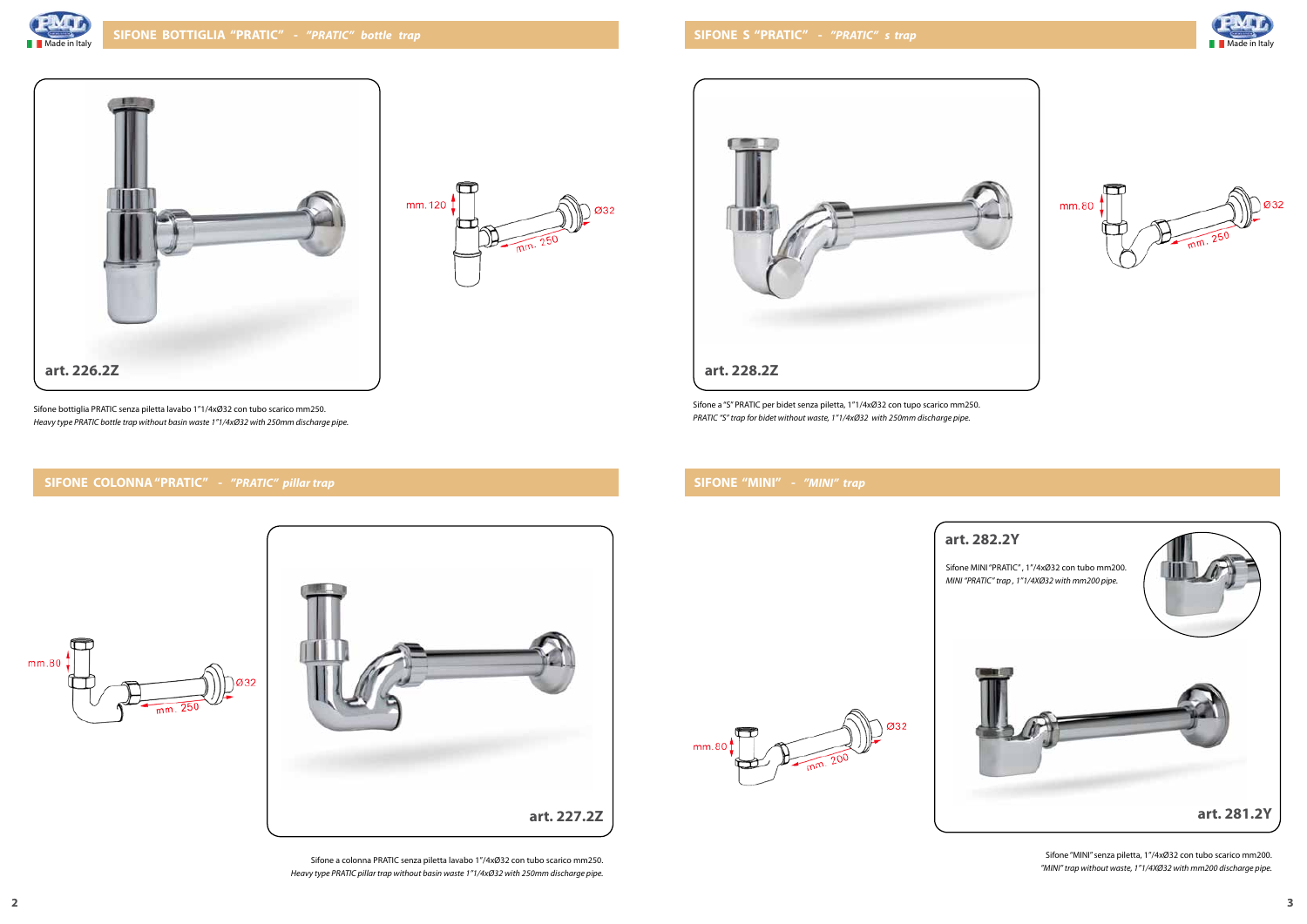Piletta 1"1/4 - H.75 senza troppo pieno, tappo in ottone Ø72mm, sistema comando **sempre aperto** *Pop-up waste 1"1/4 - H.75, without overflow, brass plug Ø72mm, "always open" control system*

Piletta 1"1/4, senza troppo pieno, tappo in ottone Ø72mm, sistema comando **sempre aperto** *Pop-up waste 1"1/4, without overflow for washbasin, brass plug Ø72mm , "always open" control system* Piletta 1"1/4 - H.100 senza troppo pieno, tappo in ottone Ø72mm, sistema comando **sempre aperto** *Pop-up waste 1"1/4 - H.100, without overflow, brass plug Ø72mm, "always open" control system*













Piletta 1"1/4 - H.75 senza troppo pieno, tappo quadrato 70mm in ottone, sistema comando **sempre aperto**

*Pop-up waste 1"1/4 - H.75, without overflow, brass square plug 70mm, "always open" control system*

Piletta 1"1/4, senza troppo pieno, tappo quadrato in ottone 70mm, sistema comando **sempre aperto** *Pop-up waste 1"1/4, without overflow for washbasin, brass square plug 70mm , "always open" control system*



Piletta 1"1/4 - H.100 senza troppo pieno, tappo quadrato 70mm in ottone, sistema comando **sempre aperto**

*Pop-up waste 1"1/4 - H.100, without overflow, brass square plug 70mm, "always open" control system*

Piletta 1"1/4, modello "UNIVERSALE" per lavabo, tappo in ottone Ø72mm, sistema comando **sempre aperto** *Pop-up waste 1"1/4, washbasin "UNIVERSAL" model, brass plug Ø72mm , "always open" control system*





Piletta 1"1/4, modello "UNIVERSALE" per lavabo, tappo quadrato in ottone 70mm, sistema comando **sempre aperto** *Pop-up waste 1"1/4, washbasin "UNIVERSAL" model, brass square plug 70mm , "always open" control system*









#### **PILETTA "STYLE" UNIVERSALE QUADRA (SEMPRE APERTO) - "STYLE" univ.square pop-up waste (a. open)**

#### **PILETTA "STYLE" QUADRA (SEMPRE APERTO) - "STYLE" square pop-up waste (always open)**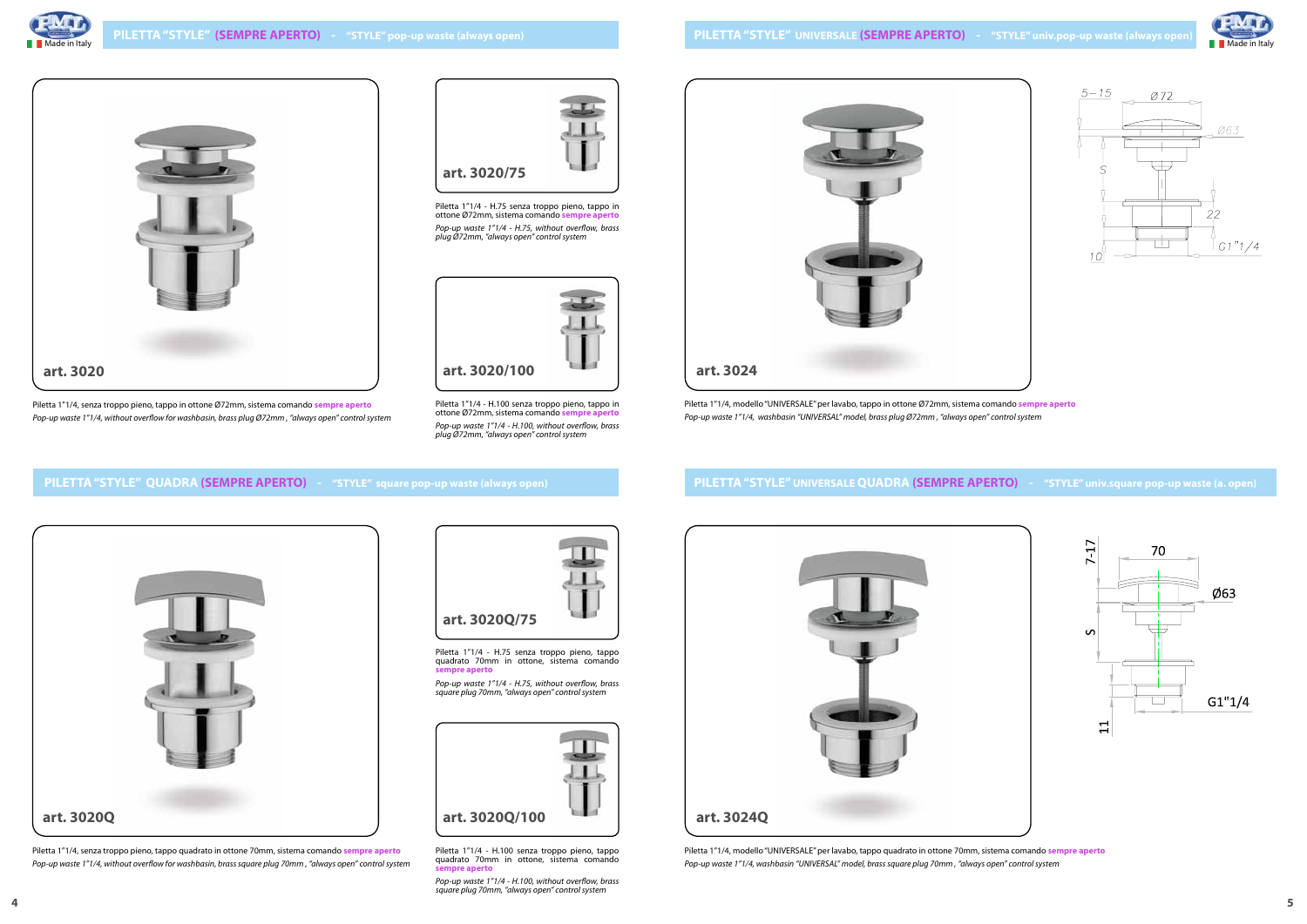











Piletta 1"1/4 - H.75 CTP o STP, tappo in ottone Ø63mm, sistema comando a pressione **"CLICK-CLACK"** 

*Pop-up waste 1"1/4 - H.75, with or without overflow, brass plug Ø63mm, "CLICK-CLACK" control system*

Piletta 1"1/4, CTP o STP, tappo in ottone Ø63mm, sistema comando a pressione **"CLICK-CLACK"**  *Pop-up waste 1"1/4, with or without overflow for washbasin, brass plug Ø63mm , "CLICK-CLACK" control system*

Piletta 1"1/4 - H.100 CTP o STP, tappo in ottone Ø63mm, sistema comando a pressione **"CLICK-CLACK"** 

*Pop-up waste 1"1/4 - H.100, with or without overflow, brass plug Ø63mm, "CLICK-CLACK" control system*

Piletta 1"1/4 - H.75 CTP o STP, tappo quadrato 70mm in ottone, sistema comando a pressione **"CLICK-CLACK"** 

*Pop-up waste 1"1/4 - H.75, with or without overflow, brass square plug 70mm, "CLICK-CLACK" control system*

Piletta 1"1/4, CTP o STP, tappo quadrato ottone 70mm, sistema comando a pressione**"CLICK-CLACK"**  *Pop-up waste 1"1/4, with or without overflow for washbasin, brass square plug 70mm , "CLICK-CLACK" control system*



Piletta 1"1/4 - H.100 CTP o STP, tappo quadrato 70mm in ottone, sistema comando a pressione **"CLICK-CLACK"** 

Piletta 1"1/4, modello "UNIVERSALE" per lavabo, tappo in ottone Ø63mm, sistema comando a pressione **"CLICK-CLACK"**  *Pop-up waste 1"1/4, washbasin "UNIVERSAL" model, brass plug Ø63mm , "CLICK-CLACK" control system*

*Pop-up waste 1"1/4 - H.100, with or without overflow, brass square plug 70mm, "CLICK-CLACK" control system* **6 7**





Piletta 1"1/4, modello "UNIVERSALE" per lavabo, tappo quadrato in ottone 70mm, sistema comando a pressione**"CLICK-CLACK"**  *Pop-up waste 1"1/4, washbasin "UNIVERSAL" model, brass square plug 70mm , "CLICK-CLACK" control system*





#### **PILETTA "STYLE" UNIVERSALE QUADRA (CLICK-CLACK) - "STYLE" univ. square pop-up waste (click-clack)**

#### **PILETTA "STYLE" QUADRA (CLICK-CLACK) - "STYLE" square pop-up waste (click-clack)**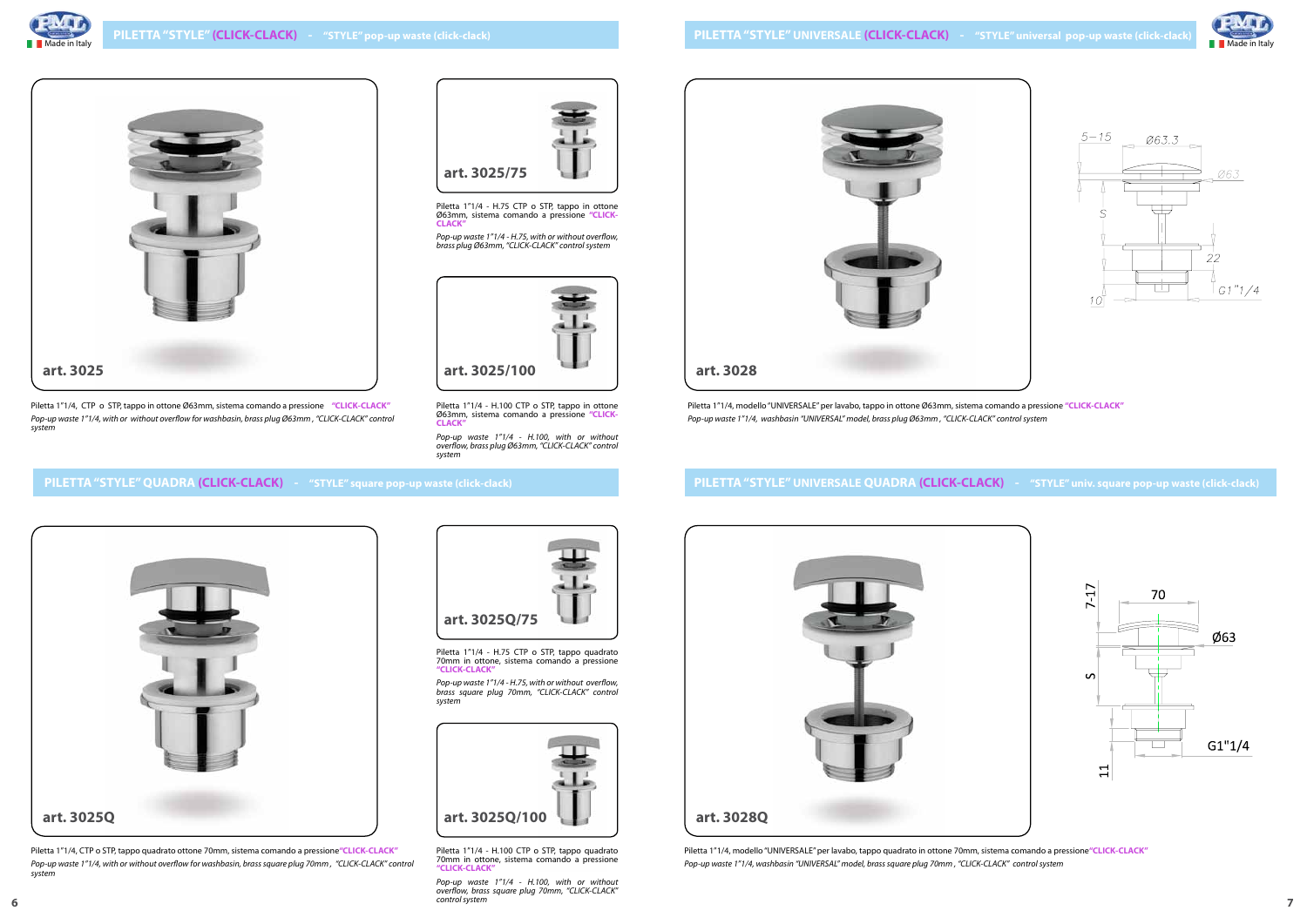

Rubinetto sottolavabo 1/2 x 3/8, vitone ceramico e maniglia a leva *Angle valve with 1/2 x 3/8, with ceramic head valve and lever handle*

Rubinetto sottolavabo a sfera 1/2 x 3/8, con filtro e snodo *Angle ball valve 1/2 x 3/8, with filter and swivel joint*







#### **RUBINETTI SOTTOLAVABO - Angle valve**

norma UNI EN 274:24 l/min) Altezza 70 mm.

*Shower tray siphon hole Ø 90 mm w/ABS chrome cover plug. Completely removable. Flow > 30 l/min (according to the UNI EN 274:24 l/min) Height 70 mm.*

(richiesta norma UNI EN 274:24 l/min) Altezza 70 mm.



*Shower tray siphon hole Ø 90 mm w/ABS chrome cover plug. Completely removable. Flow > 30 l/min (according to the UNI EN 274:24 l/min) Height 70 mm.*





#### **SIFONE PIATTO DOCCIA FORO Ø90mm (TAPPO LISCIO) - Shower** *tray siphon hole Ø90mm (PLAIN COVER)*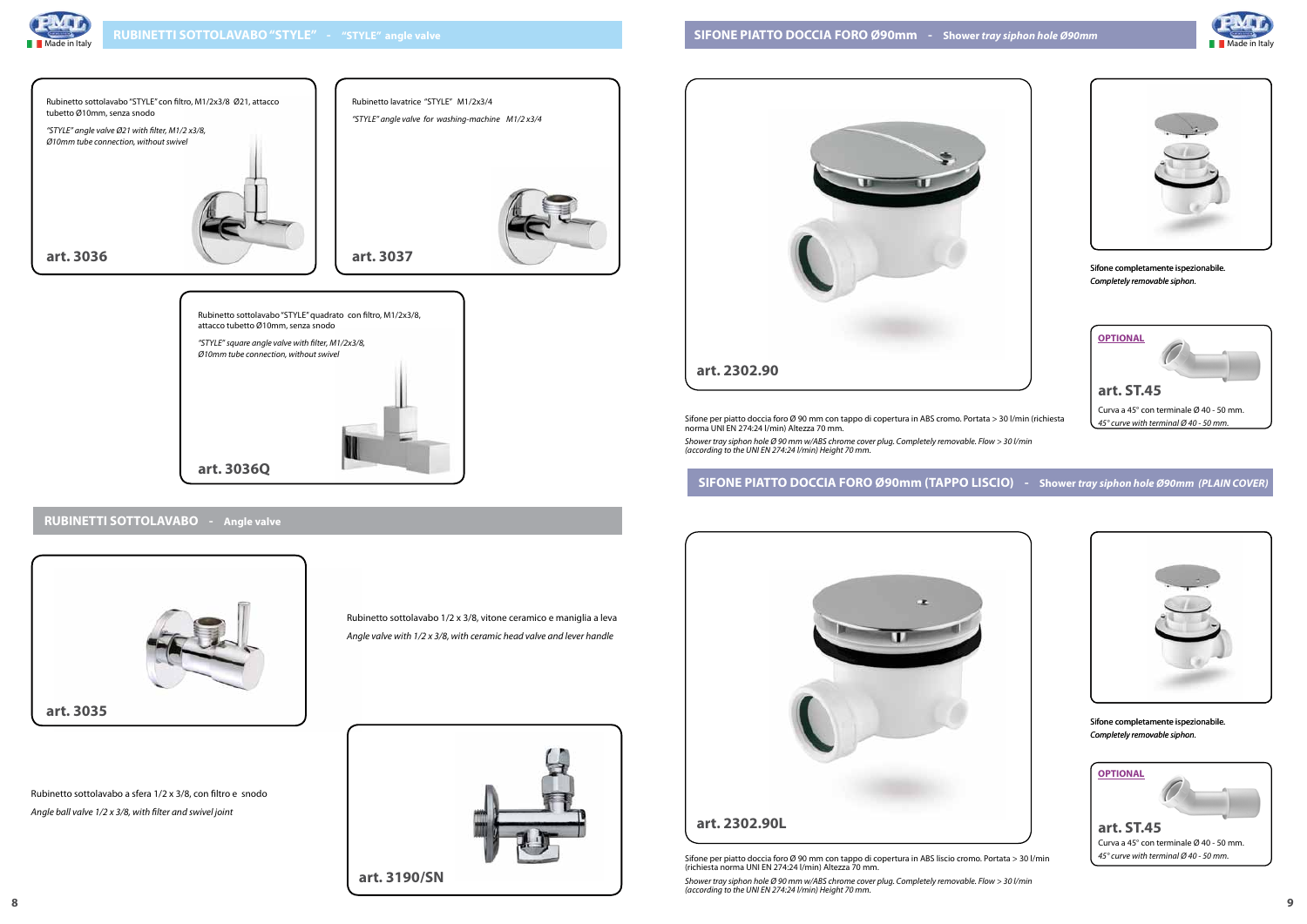

Kit sifone di scarico a pavimento completamente ispezionabile + guaina isolante preformata. Griglia design 105x105 mm, spessore 5 mm, mod. "Linea". Uscita laterale Ø 50 mm. *Altezza 79 mm.*

*Siphon drain kit. Completely removable. Comes with pre-sized isolation membrane. Design grid 105x105 mm, thickness 5 mm, "Linea" model. Side outlet Ø 50 mm. Height 79 mm.*





Sifone completamente ispezionabile. *Completely removable siphon.* 

Sifone piatto doccia foro Ø 60 mm con tappo di copertura in ABS cromo. Completamente ispezionabile. Altezza 74 mm.

 *Shower tray siphon hole Ø 60 mm w/ABS chrome cover plug. Completely removable. height 74 mm.* 

Sifone per piatto doccia foro Ø 50-60 mm con tappo di copertura in ABS cromo. Ispezionabile. Altezza 72 mm.

*Shower tray siphon hole Ø 50-60 mm w/ABS chromecover plug. Removable. Height 72 mm.*





Sifone completamente ispezionabile. *Completely removable siphon.* 

Curva a 45° con terminale Ø 40 - 50 mm. *45° curve with terminal Ø 40 - 50 mm.*

Curva a 45° con terminale Ø 40 - 50 mm. *45° curve with terminal Ø 40 - 50 mm.*

**art. ST.45**



## **SIFONE PIATTO DOCCIA FORO Ø50-60mm - Shower** *tray siphon hole Ø50-60mm*















**OPTIONAL**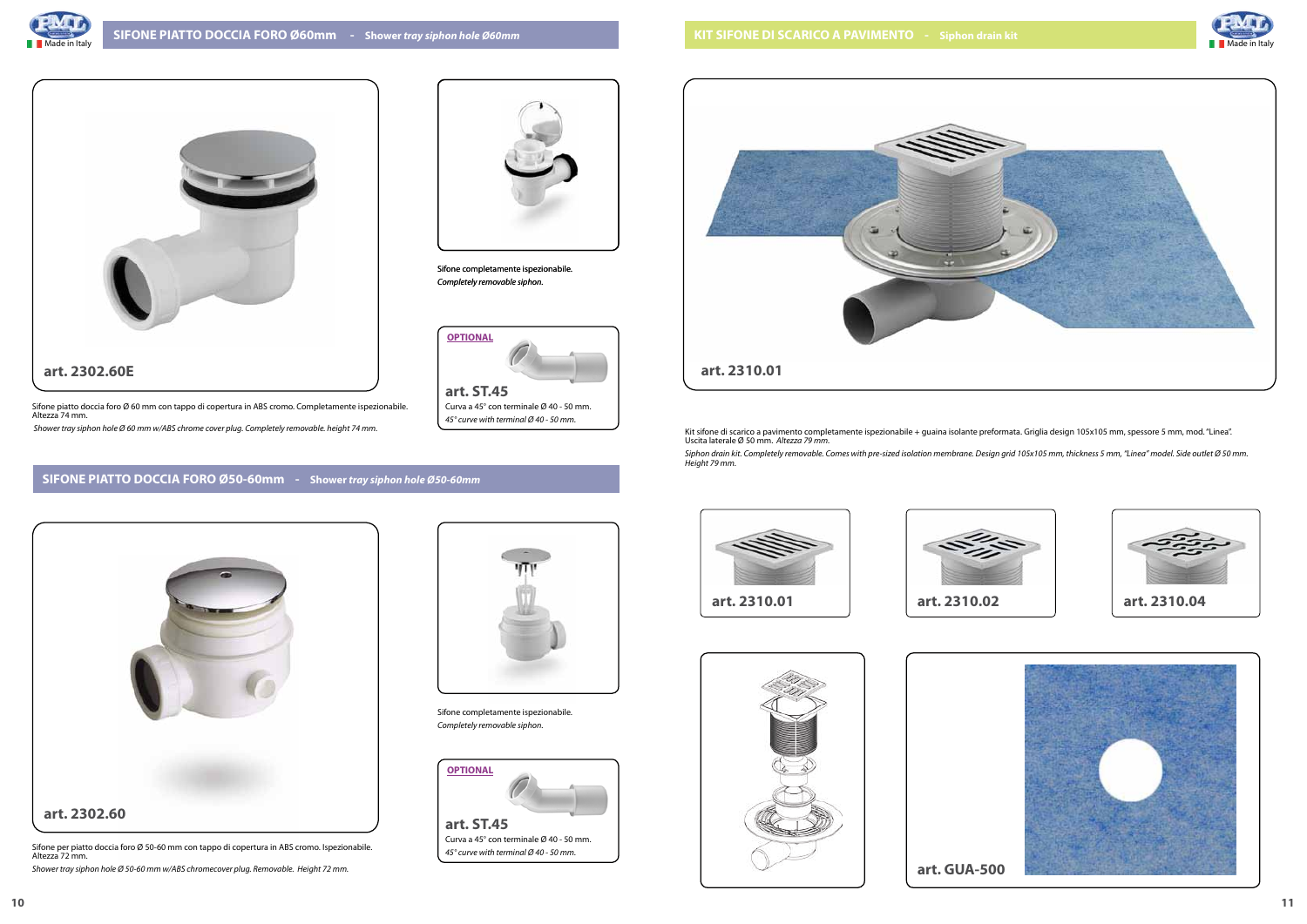Sifone di scarico a pavimento completamente ispezionabile. Griglia design 105x105 mm, spessore 5 mm, mod. "Linea". Uscita laterale Ø 50 mm. Altezza 79 mm.

*Siphon floor drain completely removable. Design grid 105x105 mm, thickness 5 mm, "Linea" model. Side outlet Ø 50 mm. Height 79 mm.*

Sifone di scarico a pavimento completamente ispezionabile. Griglie 105x105 mm in **acciaio inox.**  Uscita laterale Ø 50 mm.

*Siphon floor drain completely removable. Stainless steel grid 105x105 mm. Side outlet Ø 50 mm.* 







**art. 2320.01**







### **SIFONE DI SCARICO A PAVIMENTO (GRIGLIA ACCIAIO INOX) -** *Siphon floor drain (stainless steel grid)*

**art. 2320.04**